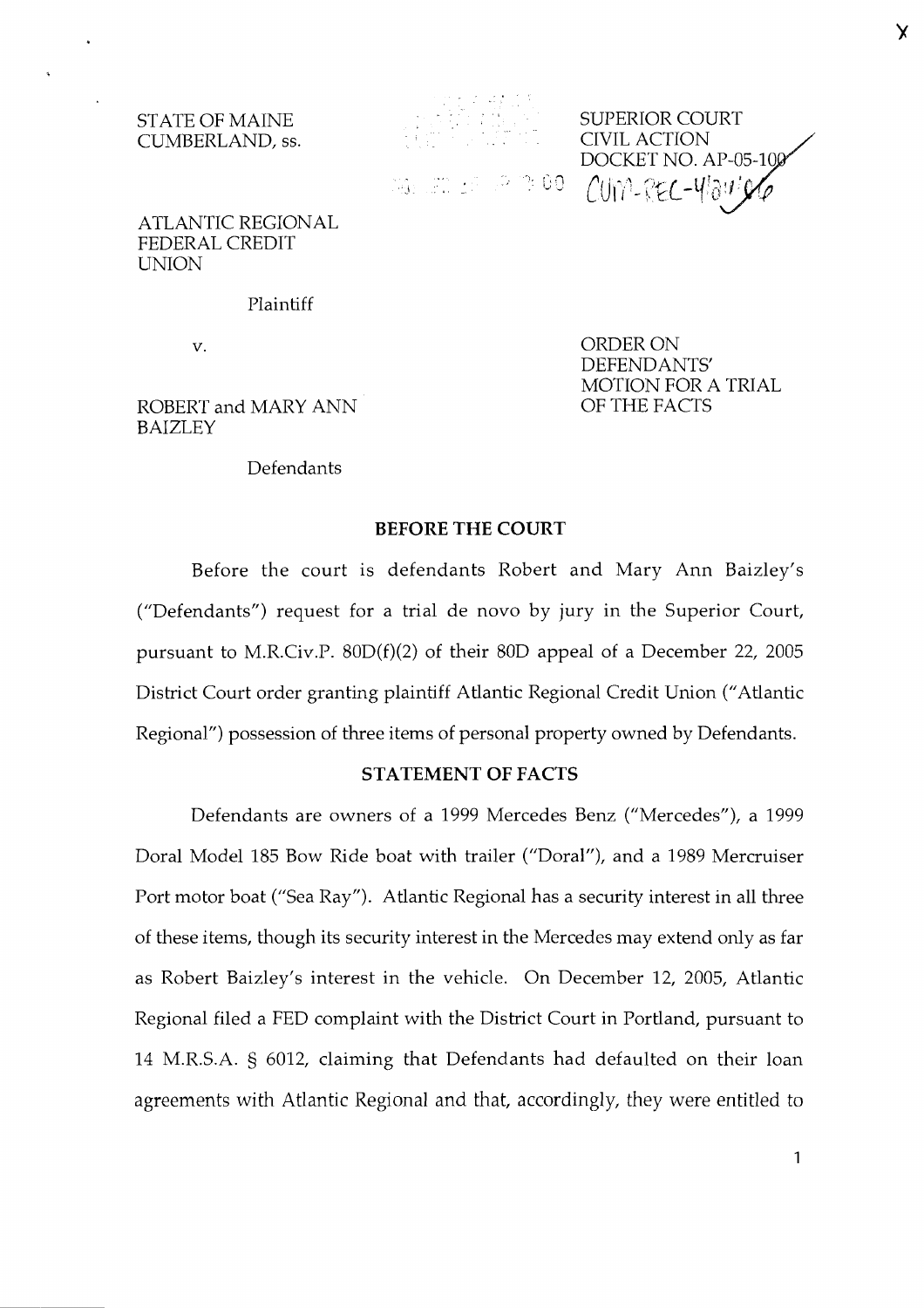possession of these items. Atlantic Regional provided documentation of Defendants' loan and security agreements, and a copy of a Chapter 7 bankruptcy petition filed by Robert Baizley on June 3,2005.

On December 22,2005, after a hearing in which both parties appeared, the District Court awarded Atlantic Regional possession of the Mercedes, the Doral, and the Sea Ray. On December 29, 2005, Defendants appealed this decision to the Superior Court and requested a jury trial de novo.

On appeal, Defendants claim (I), Portland was not the proper venue in which to commence the FED action, as all three items of property are located in New Hampshire, (2) the Sea Ray vessel is a federally documented vessel and is subject to the exclusive jurisdiction of the federal courts, and (3) the Mercedes is jointly owned by Defendants but only Robert Baizley granted a security interest in the vehicle to Atlantic Regional, and consequently it does not have a security interest in Mary Ann Baizley's half-interest.

In addition to disputing the District Court's legal determinations, Defendants assert that they are entitled to jury trial de novo in the Superior Court. Atlantic Regional claims that Defendants are not entitled to a trial by jury because (1) a FED action to obtain possession of personal property is a matter in equity for which there is no right to a trial by jury and, (2) even if Defendants are theoretically entitled to a trial de novo by jury, they failed on appeal to demonstrate a genuine issue of material fact invokng the right to trial by jury.

#### DISCUSSION

In seeking to obtain possession of the items at issue, Atlantic Regional filed a FED action pursuant to 14 M.R.S.A.  $\S$  6012.  $\S$  6012(2) provides for an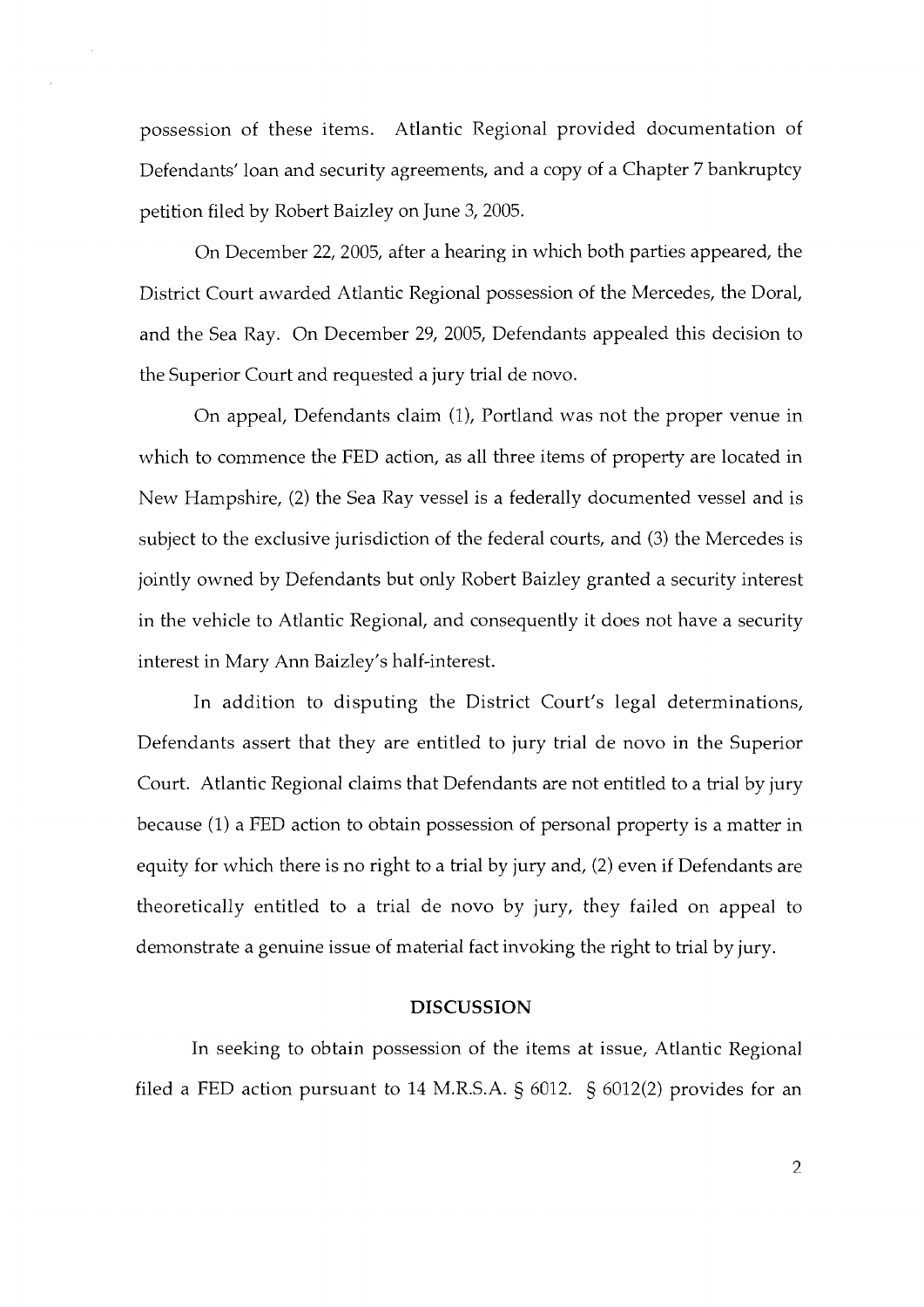appeal of the District Court's decision to Superior Court, and also states, "any issue triable by right by a jury may be appealed to a trial de novo in the Superior Court." Defendants assert that they are entitled to a trial by jury in Superior Court on the question of whether Mary Ann Baizley granted a security interest in her half of the Mercedes to Atlantic Regional.' Defendants are entitled to try this question in Superior Court before a jury unless it is affirmatively shown that they would not have been entitled to a jury trial in such a case in 1820. See North School Congregate Housing v. Merrithew, 558 A.2d 1189, 1190.

In an action under 14 M.R.S.A. § 6012, "the plaintiff shall produce the best available evidence under which the plaintiff claims an interest in the personal property" and "the defendant then shall show why possession of the property should not be delivered immediately to the plaintiff." Atlantic Regional contends that this statutory proceeding, which was codified in 1973, most closely resembles an action for "equitable replevin," for which no trial by jury has historically been available. See Farnsworth v. Whiting, 106 Me. 430, 435, 76 A. 909, 911 (1910); see also Cyr v. Cote, 396 A.2d 1013, 1020 fn. 8 (stating, "Farnsworth v. Whiting stands for the unassuming proposition that [an equitable replevin suit] does not entitle the parties to a jury trial.") This argument ignores the fact that Atlantic Regional chose to proceed under the FED statute, rather than under the equitable replevin statute, which is found at 14 M.R.S.A. § 6051 (11). These two actions, under § 6012 and § 6051, require different proof and prescribe different procedures for obtaining personal property. Atlantic Regional elected the FED

<sup>&</sup>lt;sup>1</sup> Defendants also contend that they are entitled to a trial by jury on the question of whether Mary Ann Baizley owned an undivided half-interest in the Mercedes. However, Atlantic Regional does not dispute that Mary Ann Baizley jointly owned the Mercedes with Robert Baizley. See Plaintiff's Response at p. 4. Accordingly, there is no need for a jury trial on this issue, as it was not determined by the District Court and it is conceded by Atlantic Regional. Any legal implications of this fact are to be determined by the court on appeal, not by a jury.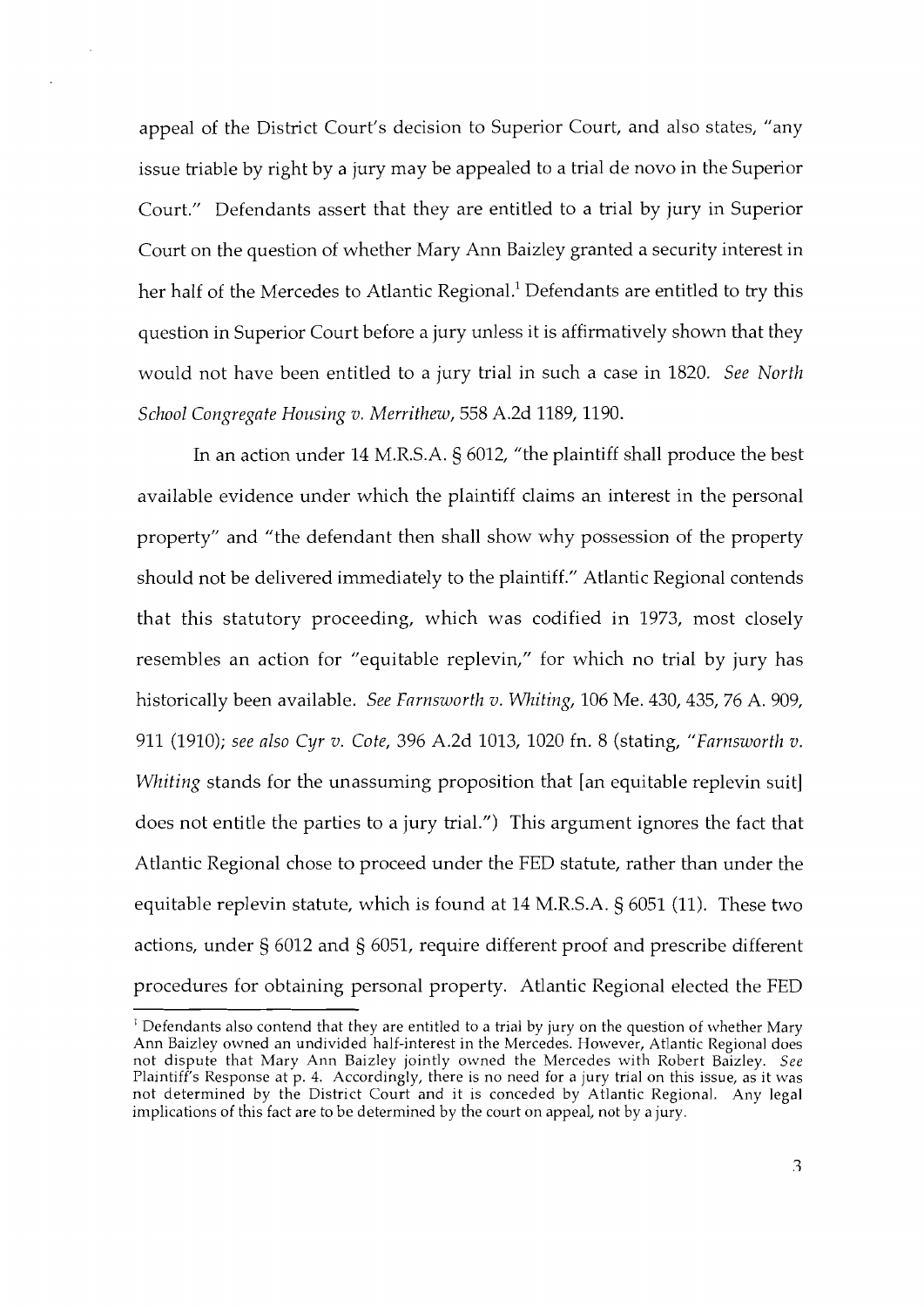action over the equitable replevin action, which allowed it to obtain an order for immediate possession of the Defendants' property in a summary proceeding before the District Court. By contrast, the equitable replevin statute requires proceedings before the Superior Court, and apparently would require Atlantic Regional to offer proof that they cannot obtain satisfaction of their debt through attachment or writ in order to obtain equitable relief. See 14 M.R.S.A. § 6051(11). Atlantic Regional either could not or chose not to proceed before the Superior Court under this requirement. Accordingly, the court rejects Atlantic Regional's assertion that this action is the equivalent of equitable replevin. Nor has the court uncovered any other affirmative evidence that Defendants, in the year-1820 equivalent of this action, would have not had the right to a jury trial. See Merrithew, 558 A.2d at 1190. Defendants have shown that there exists a genuine issue of material fact, and the court can find no affirmative basis to deny a right to trial by jury concerning this fact. See id.

#### **The entry is:**

Defendants' request for a trial de novo by jury is GRANTED as to the question of whether Mary Ann Baizley granted a security interest in her half of the Mercedes to Atlantic Regional.

Dated at Portland, Maine this  $\frac{\partial \psi^{\sharp}}{\partial \psi}$  day of  $\sqrt{\psi^2 + \psi^2}$ 2006.

Kobert E. Crowley Justice, Superior Court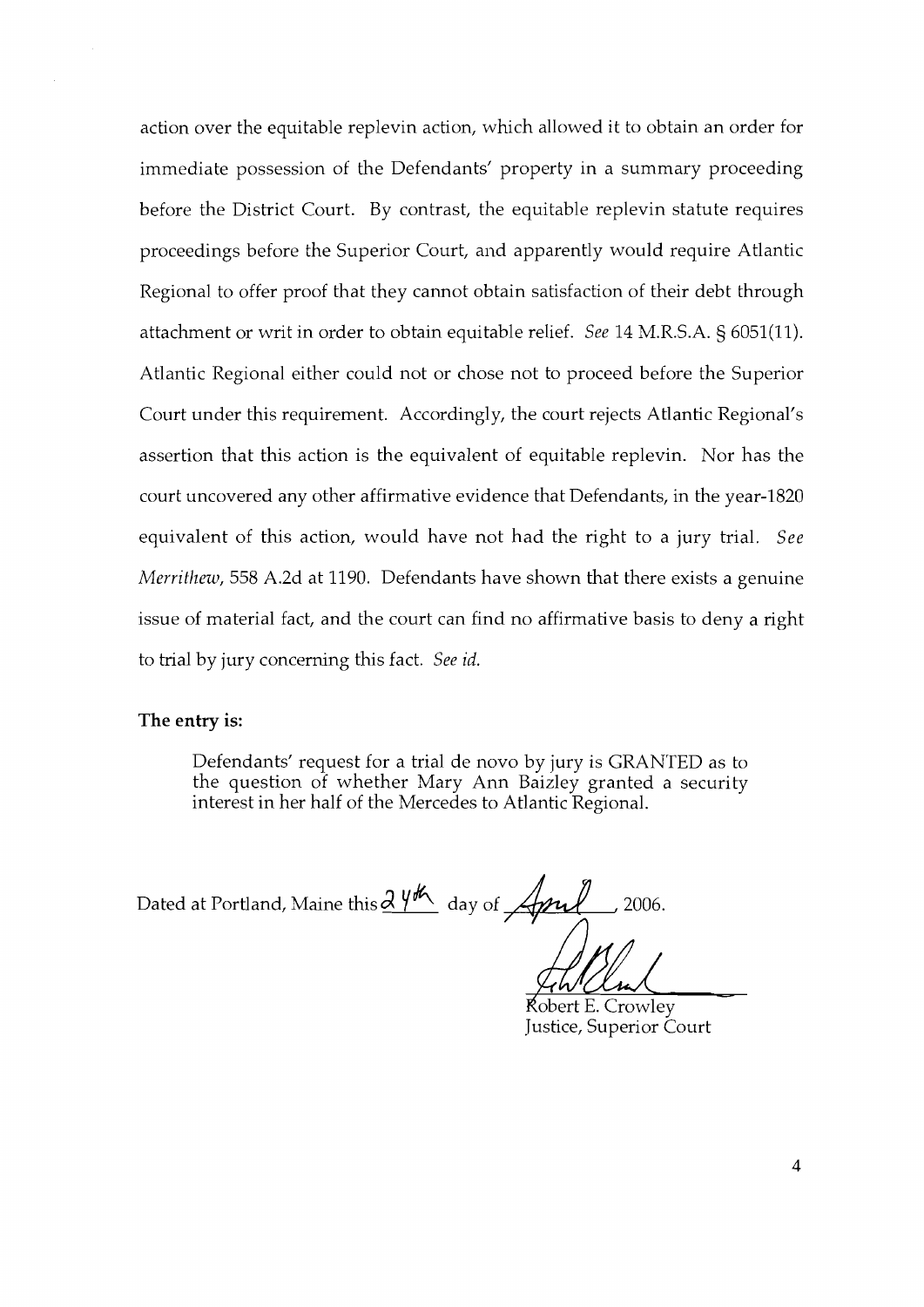$AH_{y}$ , grecod. Caniel Cummings, Ey-<br>Odhn Campbell, Ey- $\frac{1}{\sqrt{2}}$ 

 $\sim$ 

 $\label{eq:2.1} \frac{1}{\sqrt{2}}\int_{\mathbb{R}^3}\frac{1}{\sqrt{2}}\left(\frac{1}{\sqrt{2}}\right)^2\frac{1}{\sqrt{2}}\left(\frac{1}{\sqrt{2}}\right)^2\frac{1}{\sqrt{2}}\left(\frac{1}{\sqrt{2}}\right)^2\frac{1}{\sqrt{2}}\left(\frac{1}{\sqrt{2}}\right)^2.$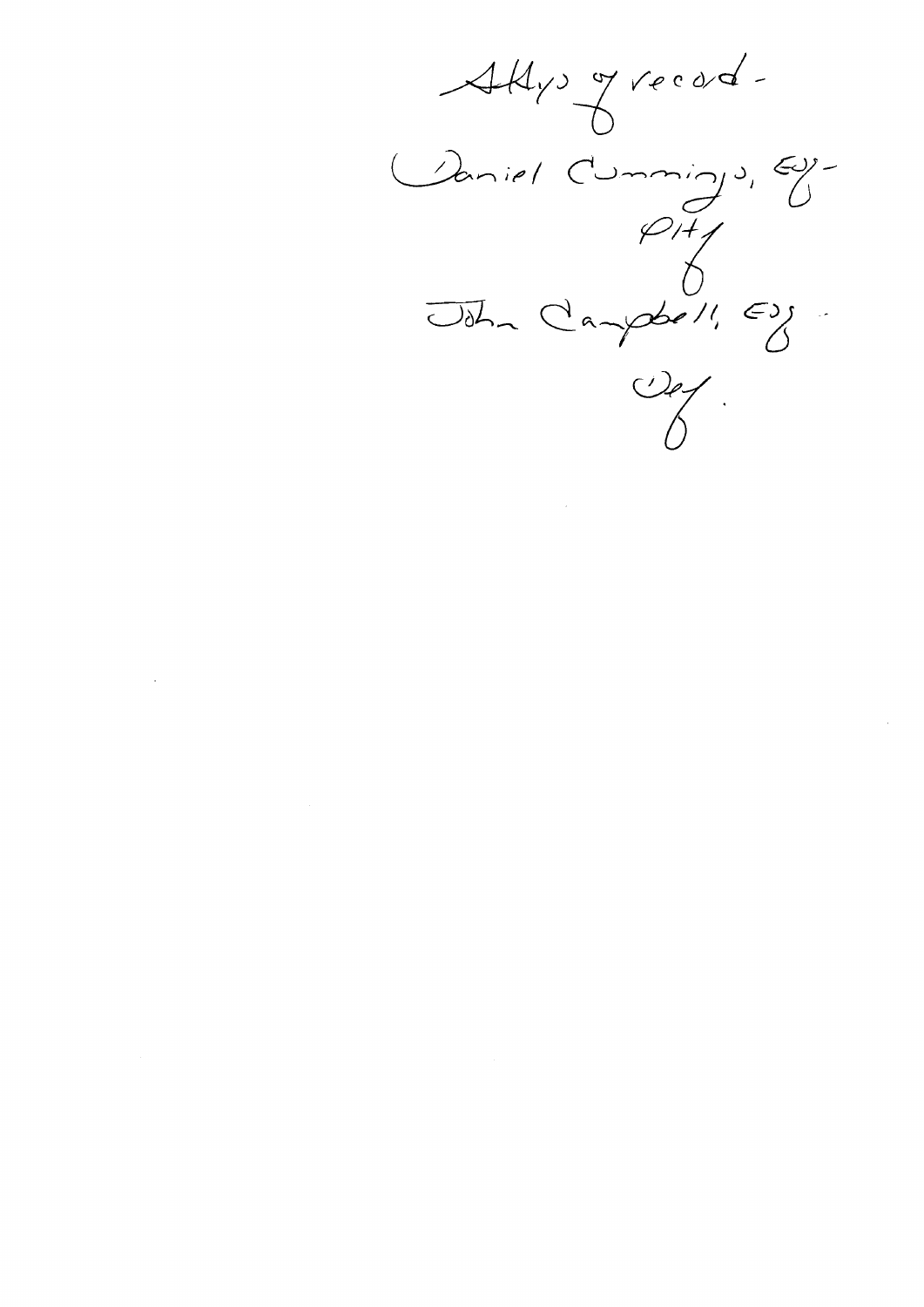#### STATE OF MAINE CUMBERLAND, ss.

SUPERIOR COURT CIVIL ACTION DOCKET NO: AP-05-1  $Rfc - Cw + \frac{1}{3}S_{2} + \frac{1}{2}S_{1}$ 

## ATLANTIC REGIONAL FEDERAL CREDIT UNION

Plaintiff

v.

## **ORDER ON DEFENDANTS' APPEAL PURSUANT TO M.R. Civ. P. 76D** & **80D(f)(l)**

DONALD **r..** GAQRRECHT <sup>j</sup>**d:,A'** : **!?PA?\** 

# ROBERT and MARY ANN BAIZLEY Defendants

## **MAY** 15 <sup>2007</sup>

This case comes before the Court for decision on Defendants' appeal of a district court judgment of forcible entry and detainer per M.R. Civ. P. 76D and  $80D(f)(1)$ .

ţη.

#### **BACKGROUND**

Plaintiff Atlantic Regional Federal Credit Union ("ARFCU") is a federal credit union doing business in Brunswick, Maine. Defendants Robert and Mary Ann Baizley ("the Baizleys") reside in Portland, Maine. In January 2003, Mr. Baizley arranged to borrow money from ARFCU to purchase a 1999 Mercedes Benz via a purchase money security agreement. Under the agreement, ARFCU would disburse money for the purchase and it would acquire a security interest in the Mercedes. In March 2004, the Baizleys both executed a second purchase money security agreement with ARFCU to buy a 1989 Sea Ray boat. When it provided funding for the purchase, ARFCU also acquired a security interest in the boat, which it perfected by filing it with the Secretary of State. In May 2003, Mr. Baizley also executed a third purchase money security agreement with

 $\mathbf{1}$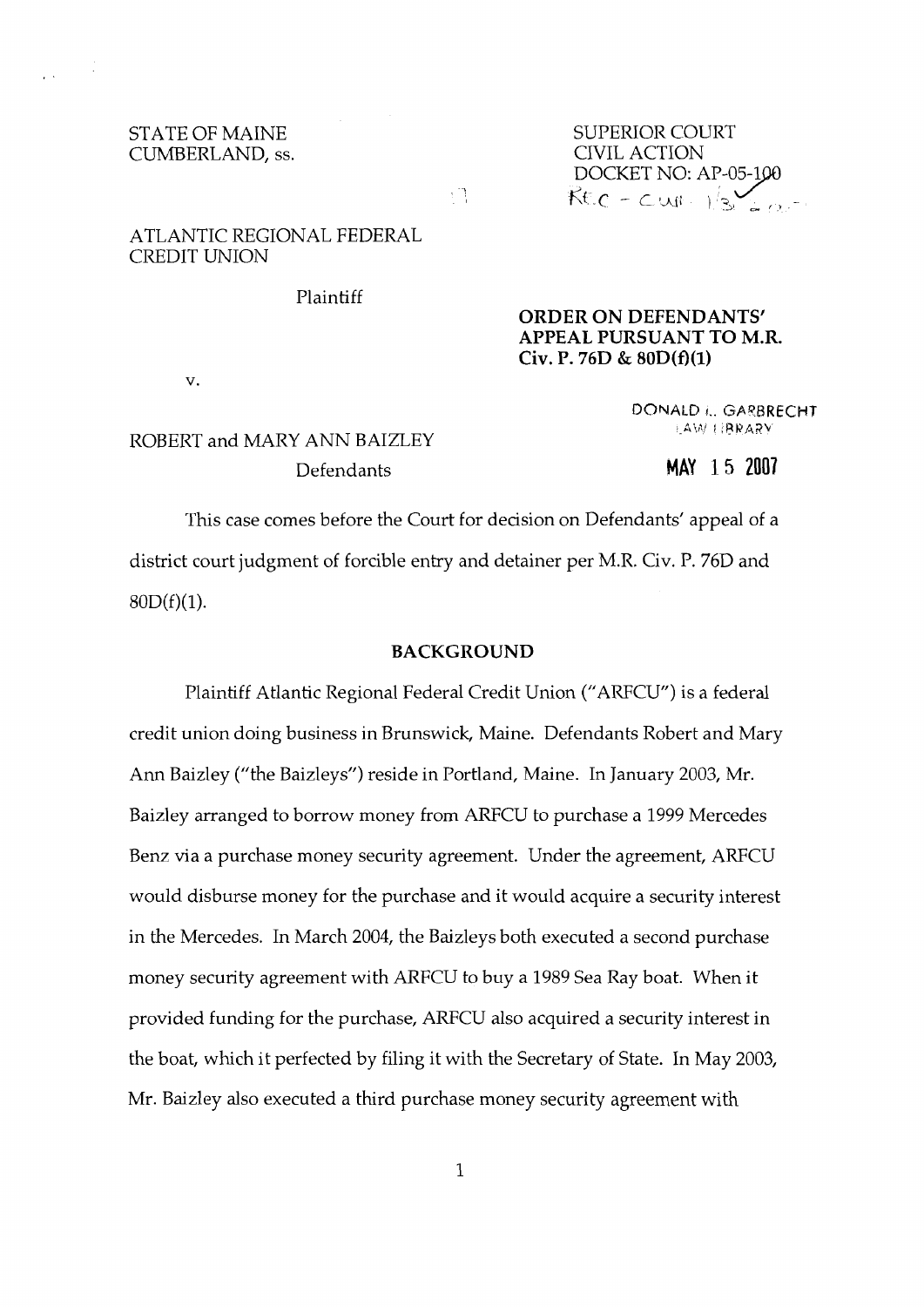ARFCU to purchase a 1999 Doral boat. ARFCU now contends that Mr. Baizley is in default under the first and third agreements, and that both Mr. and Mrs. Baizley are in default under the second agreement, because they did not make timely payments or maintain insurance. ARFCU demanded that the Baizleys return the property, but they did not do so; therefore, ARFCU alleged that the terms of all three plans allow it to retake possession of the vehicles.

In June 2005, Mr. Baizley filed for Chapter 7 bankruptcy. In his voluntary petition, ARFCU is listed as the secured priority creditor for all three of the above loans. The Baizleys state that after granting Mr. Baizley a discharge of indebtedness, the bankruptcy estate returned the boat to them.' ARFCU then brought a complaint for forcible entry and detainer in December 2005 in Portland District Court. The trial court granted a judgment for forcible entry and detainer of the Mercedes and both boats on December 22, 2005.<sup>2</sup> On December 29, the Baizleys filed this appeal. They argue that the action for forcible entry and detainer should not have been brought in state court as to the Sea Ray because it is a federally documented vessel, and federal law applies to federally documented vessels.<sup>3</sup> Additionally, they contend that the Mercedes should not be subject to repossession because only Mr. Baizley granted a security interest in the vehicle, but the couple owns it jointly.

This Court granted a stay of execution of the writ for forcible entry and detainer while this appeal was pending. After consideration of the Baizleys' argument that they were entitled to a jury trial de novo per M.R. Civ. P  $80D(f)(2)$ ,

 $1$  The bankruptcy trustee was William Howison, BR Docket No. 05-21021. No documents from the bankruptcy proceedings are in the record, with the exception of the original petition. <sup>2</sup> There is no transcript of this proceeding in the record.

 $3$  The Baizleys have conceded that ARFCU has the right to possess the Doral and have made arrangements to transfer possession of the boat.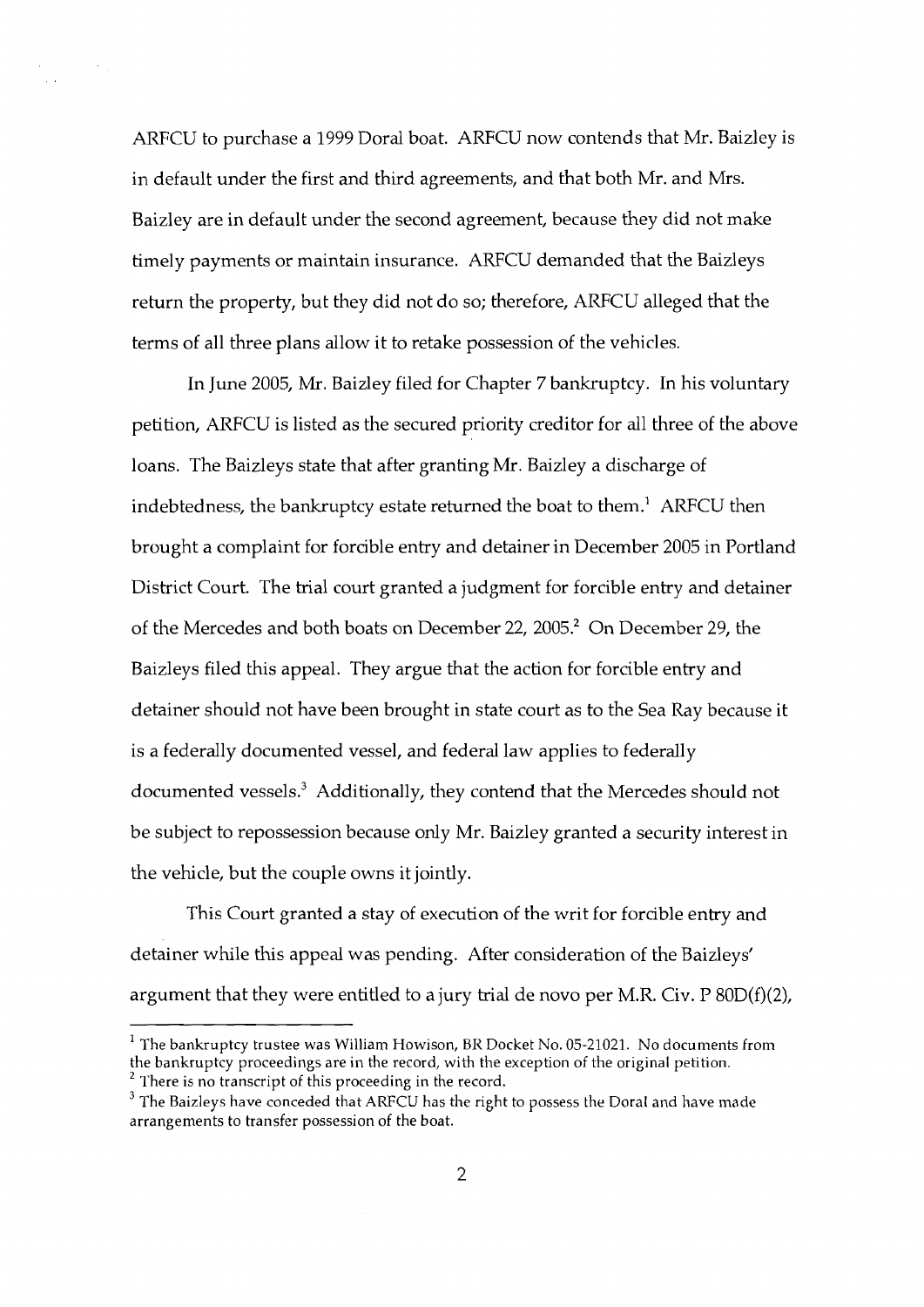this Court found that the issue of jurisdiction over the boat is a legal question and the Baizleys were not entitled to a jury trial on that claim. Although the Court found that there was a genuine issue of material fact as to Mrs. Baizley's ownership interest in the Mercedes, the parties stipulated to that fact for purposes of appeal, leaving another purely legal issue for this Court to resolve whether the trial court erred when it found that ARFCU was entitled to possession of the Mercedes.

#### **DISCUSSION**

#### 1. Standard of Review.

 $\sim$   $\sim$ 

A party may appeal a judgment of the district court to the superior court. M.R. Civ. P. 76D. When the appeal is from a judgment of forcible entry and detainer, "either party may appeal . . . on questions of law." M.R. Civ. P.  $80D(f)(1)$ . Absent a transcript, the appellate court will presume that the record would support the trial court's "findings and discretionary choices." Rothstein  $v$ . Maloney, 2002 ME 179, ¶ 11, 816 A.2d 812, 813.

The parties have agreed that this Court's review will be limited to determining whether the district court's order for forcible entry and detainer was proper as to the Mercedes and Sea Ray. These questions of law are subject to de novo review on appeal. Francis v. Pleasant Point Passamaquoddy Hous. Auth., 1999 ME 164,  $\mathbb{I}$  5, 740 A.2d 575, 577; Town of Carmel v. McSorley, 2002 ME 33,  $\mathbb{I}$  5, 791 A.2d 102, 105.

#### 2. Did the trial court err in granting possession of the jointly owned Mercedes to ARFCU if only Mr. Baizley granted it a securitv interest?

The Baizleys contend that the court should not have ordered possession of the Mercedes because, while they are jointly listed on the title to the vehicle, only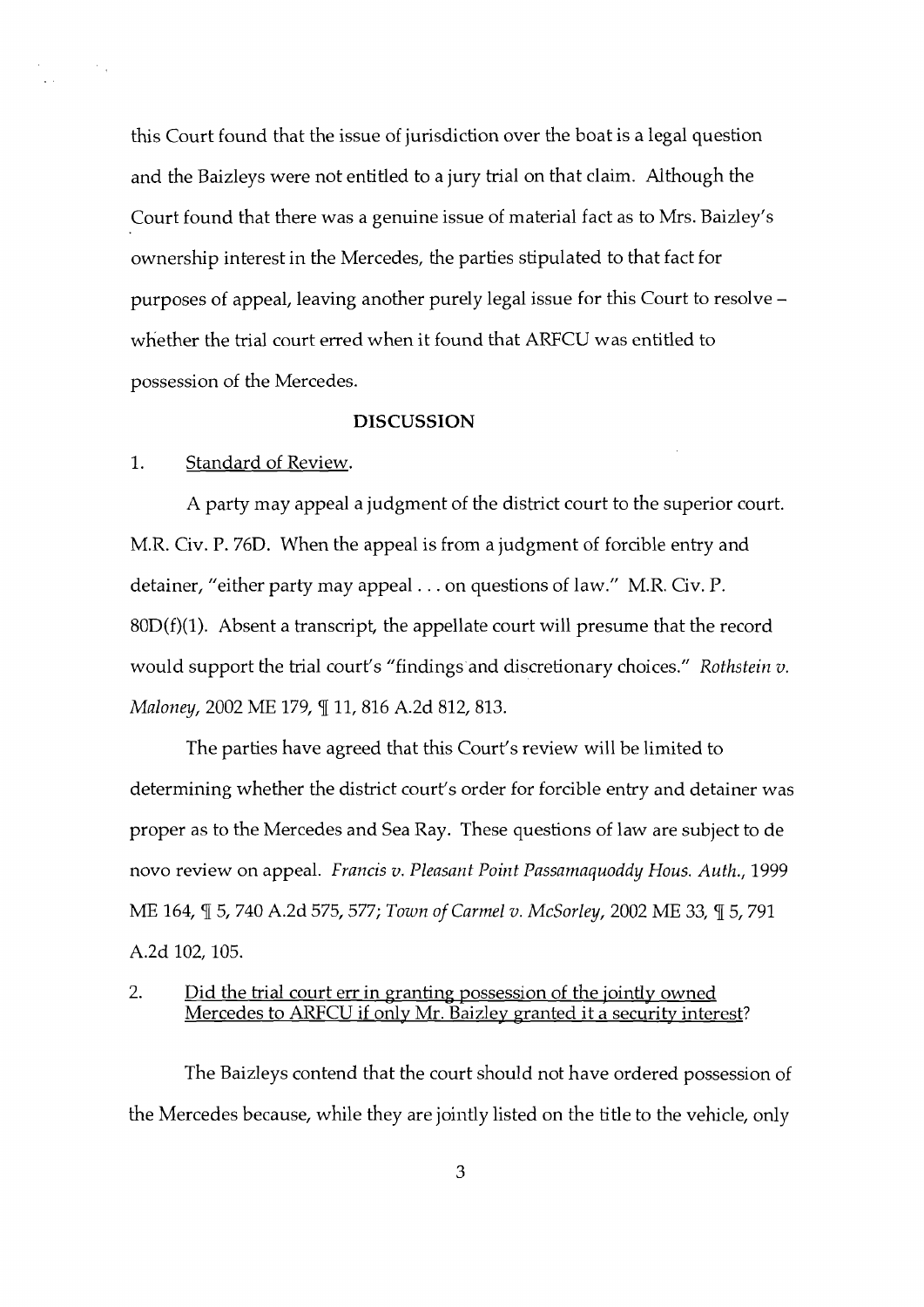Mr. Baizley granted ARFCU a security interest in the vehicle. For purposes of this appeal only, the parties have agreed to assume that Mrs. Baizley did not grant ARFCU a security interest in her undivided one-half interest in the Mercedes. Nevertheless, ARFCU argues that even though only Mr. Baizley signed the loan documents, Mrs. Baizley knew that ARFCU was entitled to a security interest in the vehicle and acquiesced in that interest.

 $\frac{1}{2}$ 

 $\sim$ 

Maine has adopted the provisions of the Uniform Commercial Code. The code provides that "[a] security interest attaches to collateral when it becomes enforceable against the debtor with respect to the collateral," unless otherwise provided. 11 M.R.S. 5 9-1203(1) (2005). Enforceability is generated when "[v] alue is given, [t] he debtor has rights in the collateral," and other conditions are met, including a "security agreement." Id. at § 9-1203(2). In some circumstances, documents outside of the security agreement may be considered with other documents "as parts of the same transaction." See Casco Bank & Trust Co. v. Cloutier, 398 A.2d 1224, 1231 (Me. 1979) (addressing enforceability of a security interest by considering the relationship between a financing statement, loan application, and promissory note).

Here, Mr. Baizley signed the loan agreement and is therefore bound by its terms, which included that the vehicle would be collateral for the loan. The loan agreement was executed approximately two weeks before the State issued the title jointly in the Baizleys' names. Although Mrs. Baizley did not sign the agreement, the title to the vehicle recognizes ARFCU as the first and only lienholders, putting her on notice that the Mercedes was encumbered. As ARFCU contends, it makes sense to consider the loan application and application for title to the vehicle as parts of the "same transaction" under Cloutier. It is

 $\overline{4}$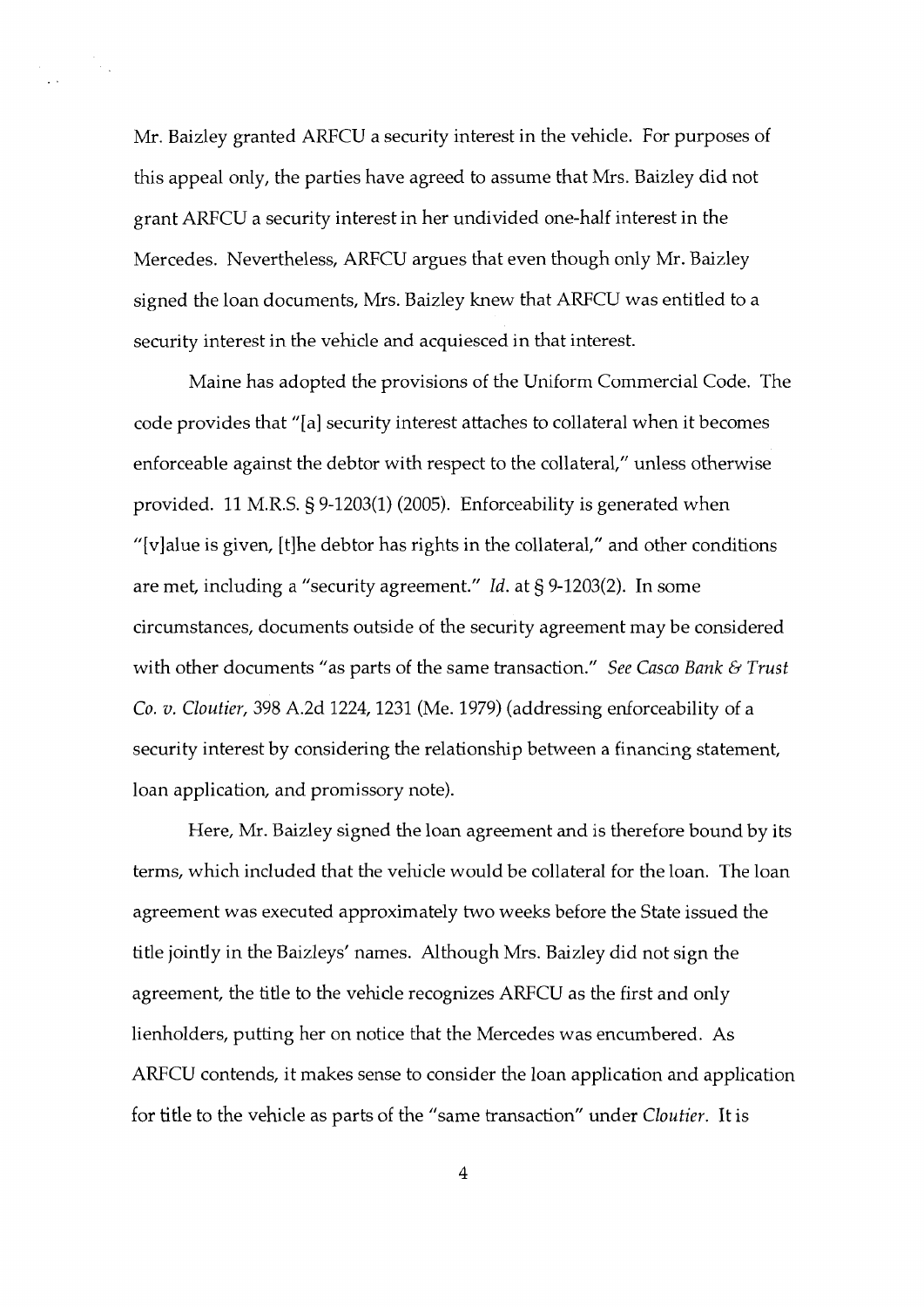illogical to imagine that Mrs. Baizley would not know that a vehicle of which she was a joint owner was obtained via a financing arrangement, especially where the title itself recognizes the lien. It is also illogical to suggest that the bank is only entitled to recover one-half of the value of the car when Mr. Baizley received a loan for the full purchase price and executed a loan document offering the vehicle as security for that debt. At any rate, ARFCU's interest preceded any partial ownership transfer that occurred between the Baizleys and cannot be overridden by any such transfer. $4$ 

Because it cannot be said that the trial court erred in determining that ARFCU was entitled to possession of the Mercedes, its judgment against the Baizleys regarding this vehicle is affirmed.

## **3.** Did the trial court lack subject matter iurisdiction to rule on the right of possession of the Sea Rav because the boat was a federallv documented vessel?

The Baizleys also argue that because they filed federal papers to register the Sea Ray, Maine state courts do not have jurisdiction over the vessel per the Ship Mortgage Act of 1920 ("the Act"). ARFCU contends that the state courts do have jurisdiction over this default, that the federal registration expired prior to the filing of this action, and that it was not required to bring suit in federal court because it did not have a preferred mortgage under the federal statute.

This Court first addresses whether it can assume jurisdiction of this case in light of the Act. Despite the original jurisdiction of the federal courts, some federal courts have held that the Ship Mortgage Act was not intended to

 $^4$  The Law Court has noted that conveyances between spouses "are to be closely scanned when the rights of his [the husband's] creditors are concerned." *Maxwell* v. *Adains,* 130 Me. 230,235,154 A. 904,907 (1931).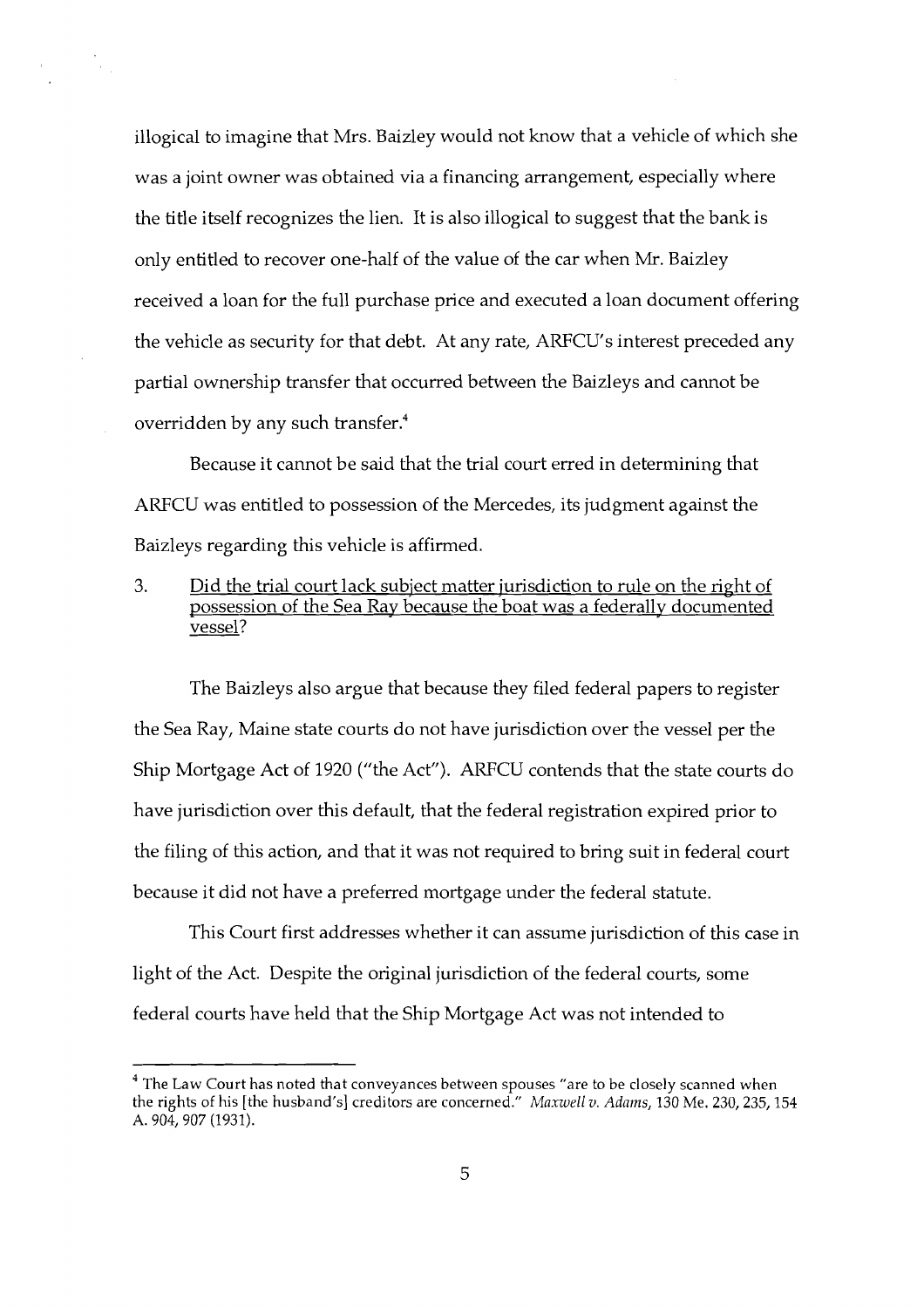preclude state remedies for defaulting on boat loans. See Dietrich v. Key Bank, 72 F.3d 1509, 1517 (11th Cir. 1996). In Dietrich, the United States Court of Appeals for the Eleventh Circuit faced an issue almost identical to that currently confronting this Court: whether federal law is the sole remedy for vessel lien enforcement, or whether "state self-help repossession and resale procedures" are also available when they are part of a contract. Id. at 1511. There, the plaintiff had purchased a fishing vessel and executed an agreement granting the defendant bank a security interest in it. Id. After the plaintiff defaulted, the bank took possession of the boat and sold it; ultimately, the plaintiff sued the bank. Id. Her subsequent appeal of a deficiency judgment following the sale gave the court occasion to determine whether her remedy rested with federal or state law. Id. at 1512.

 $\sim$   $\sim$ 

In Dietrich, the court explained that prior to the existence of the Ship Mortgage Act of 1920, "vessel mortgage liens could not be enforced in admiralty court," leaving creditors virtually unprotected because at the time, it was difficult to enforce liens at the state level. Id. The Act, therefore, created a remedy in admiralty courts, which the legislature believed would "encourage investment in shipping." Id. at 1513. Addressing the plaintiff's federal preemption argument, the Court stated that the Act's only reference to preemption pertained to state statutes that provided a civil action "in rem against the vessel for necessaries." Id. (citing 46 U.S.C. § 31307). Because there is no language in the federal statute evincing legislative intent to completely preempt state law remedies, the court then assessed whether preemption could still apply due to a conflict between the Act and state law, or due to Congress's intent to occupy the field. Id. (citing Cipollone v. Liggett Group, Inc., 499 U.S. 935 (1992)).

6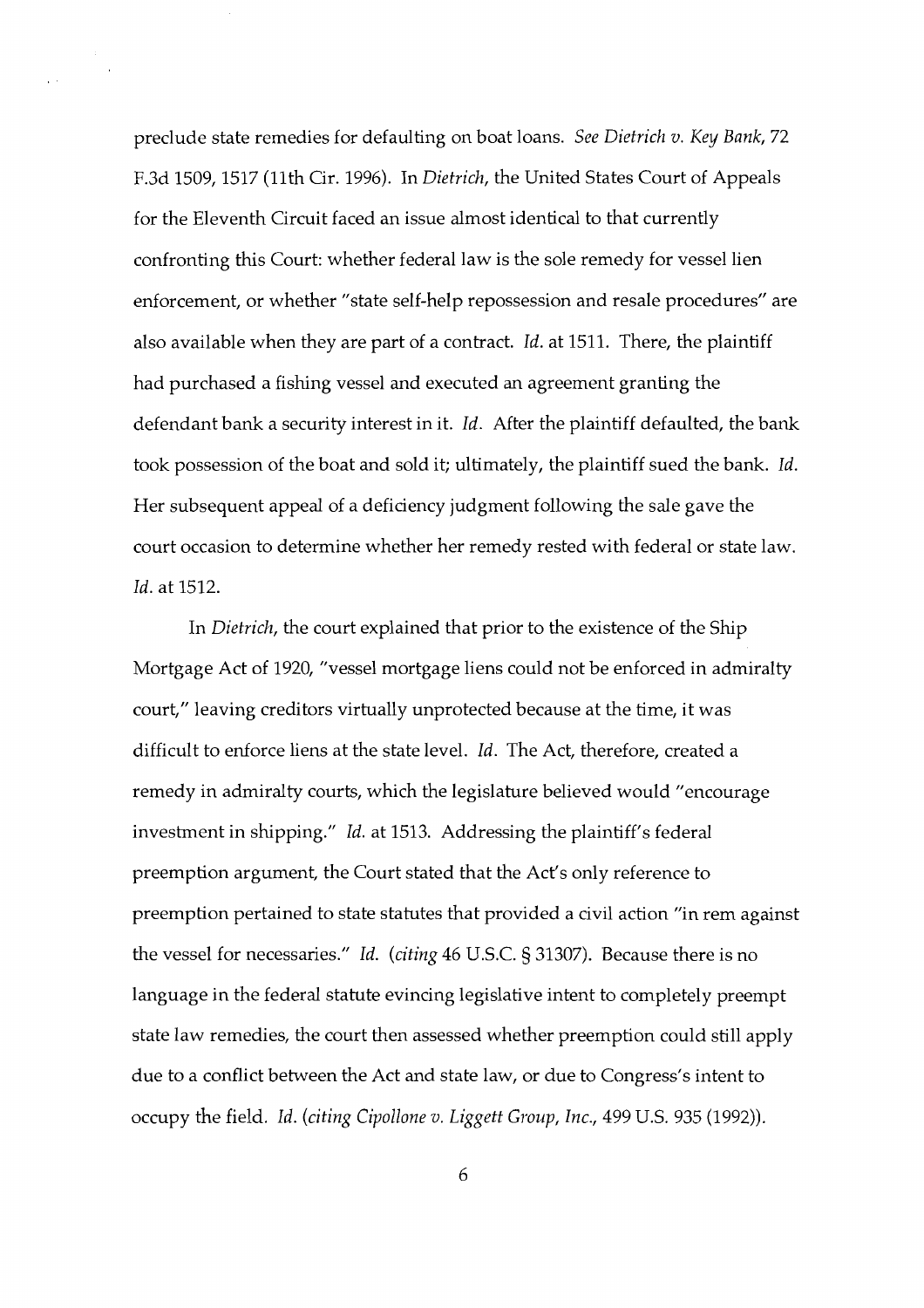According to the *Dietriclz* court, neither circumstance indicated that the Act preempted state law. *Id.* at 1514. Specifically, the court determined that the Act was intended to "promote ship financing," and that allowing a creditor to pursue state law remedies against a debtor "does not undermine this purpose." *Id.* 

In a more recent case, the United States District Court for the District of Massachusetts stated that federal jurisdiction under 5 31325 "is not exclusive, indicating that Congress did not intend that all actions involving mortgages on vessels be resolved in federal court." *Sovereign Bank* v. *Bowditch Boat Holdings, LLC,* 376 F. Supp. 2d 3, 6 (D. Mass. 2005). There, the bank had filed suit in state court "to enforce a commercial promissory note," and the defendant removed the case to federal court because it believed that court had jurisdiction under 5 31325. *Id.* at 4. Because it found that § 31325 did not confer exclusive jurisdiction on federal courts, the Court remanded the case to the state court. *Id.* at 6. It also explained that because the bank chose not to foreclose or to sue under federal law, the "defendant may not, by citing . . . federal statutes upon which the complaint could have been based, transform this action into one over which this Court has jurisdiction." *Id.* 

This Court finds the reasoning of the *Dietrich* and *Bowditch* courts to be persuasive, and it is dispositive of this issue. It is true that the Act provides a federal procedure for lien enforcement when a preferred mortgage is involved; however, as noted above, this remedy is not the sole remedy of a lender who is pursuing a defaulting debtor.<sup>5</sup> For jurisdiction under § 31325(c) to be "exclusive

 $^5$  This Court need not address ARFCU's argument that it did not have a "preferred mortgage" within the meaning of § 31325 because, as previously discussed, it was permitted to seek redress in state courts. It is important to note, however, that failure to perfect the lien at a federal level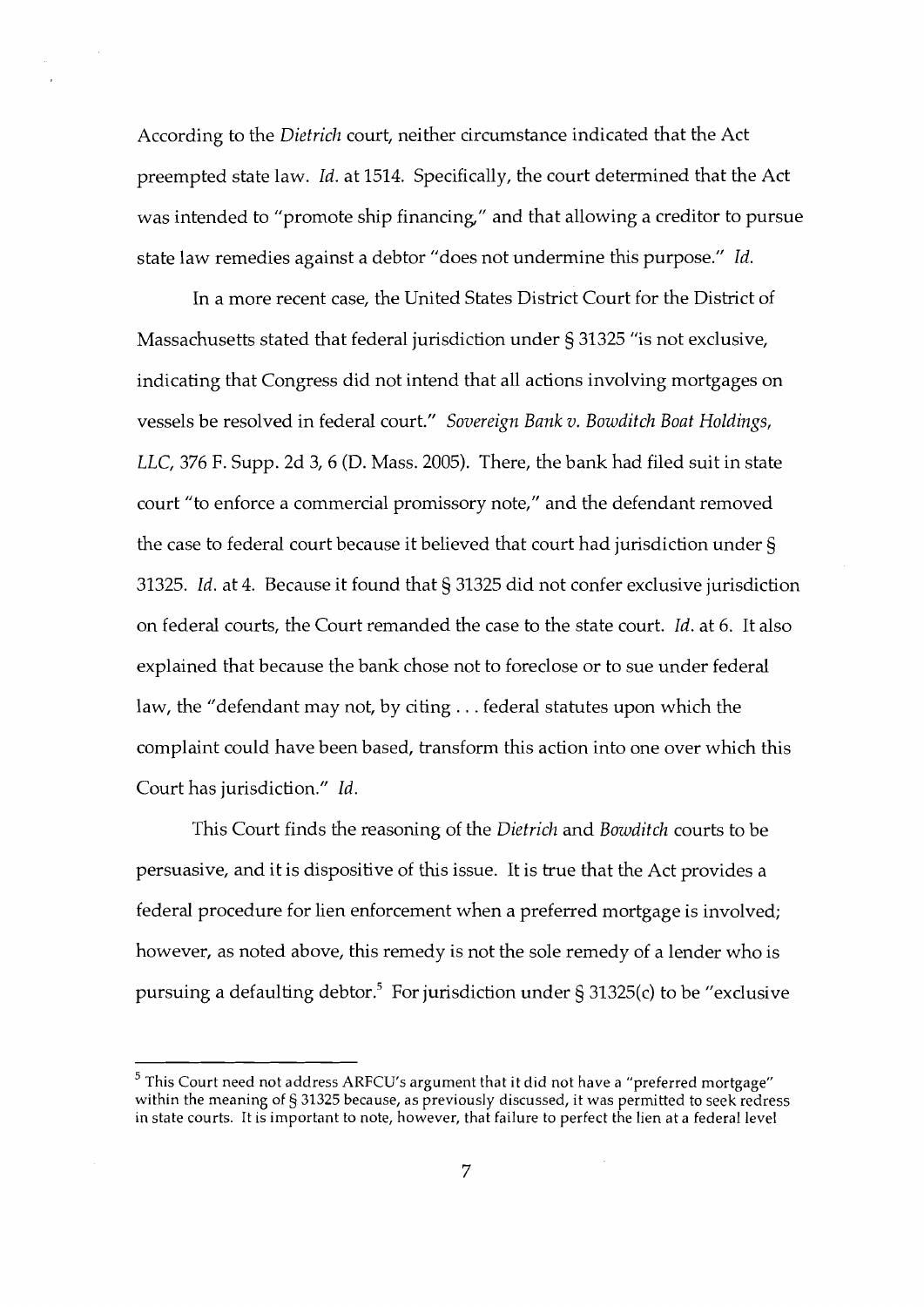of the courts of the states," ARFCU would have had to pursue a civil action in rem against the boat in federal court, which it did not. While ARFCU could have exercised its option to address the default in federal court, it properly elected to pursue remedies for default under Maine law. Accordingly, the trial court had jurisdiction to address the Baizleys' default on the boat lien even though the Sea Ray may at some point have been a federally documented vessel. Due to the Baizleys' admission of default, the district court correctly determined that ARFCU was entitled to possession of the Sea Ray because the boat secured the debt.

The entry is:

Defendants' appeal is DENIED. The stay of issuance of the writ of possession is terminated. The matter is remanded to the district court for issuance of the writ of possession.

The clerk shall incorporate this Order into the docket by reference pursuant to M.R. Civ. P. 79(a).

DATE: *January* 3/2007

Justice, Superior Court

does not render ARFCU's lien invalid, as federal recordation is not required when the mortgage is "against... the grantor, mortgagor, or assignor." 46 U.S.C.  $\frac{1}{5}$  31321(a)(1)(A).